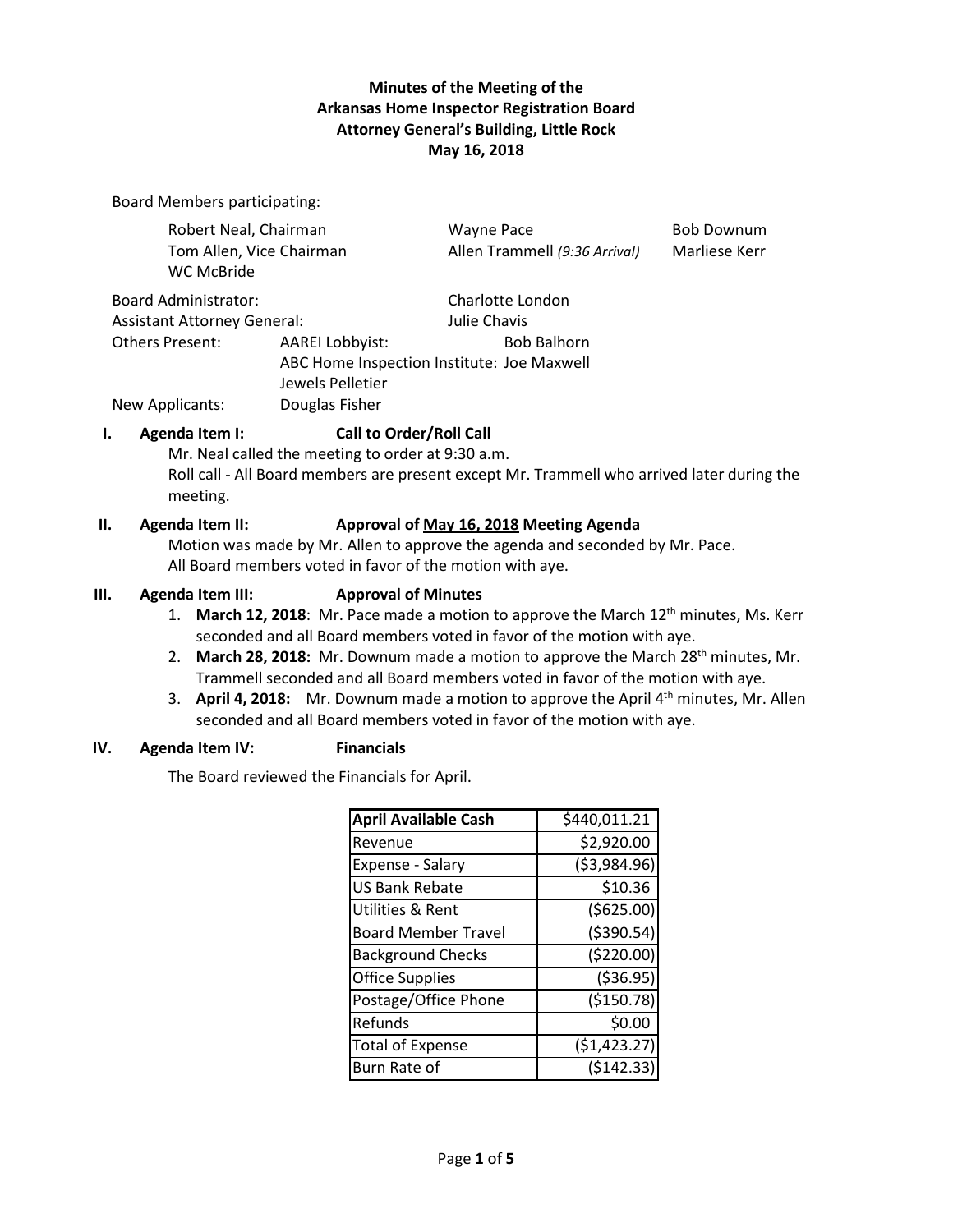Mr. Trammell made a motion to approve the April Financials, Mr. McBride seconded and all Board members voted in favor of the motion with aye.

### **V. Agenda Item V: Review of New Applicants / Registration Renewals**

The Board reviewed twelve (12) new applicants.

- 1. Cathy L. Davis
- 2. Douglas Fisher
- 3. Marcus Greene
- 4. Mason Greene
- 5. Sara Hawkins
- 6. Scott Heard
- 7. Christopher Lens
- 8. Evan Long
- 9. Andy Neal
- 10. Justin Self
- 11. Aaron Tripp
- 12. Justin Hall

**Applicant #1**: Mr. Pace made a motion to approve Ms. Davis, Mr. Downum seconded and all Board members voted in favor of the motion to approve Ms. Davis with aye.

**Applicant #2**: Mr. Allen made a motion to approve Mr. Fisher, Mr. Downum seconded and all Board members voted in favor of the motion to approve Mr. Fisher with aye.

**Applicant #3**: Mr. Pace made a motion to approve Mr. Marcus Greene, Mr. Trammell seconded and all Board members voted in favor of the motion to approve Mr. Marcus Greene with aye.

**Applicant #4**: Mr. Pace made a motion to approve Mr. Mason Greene, Ms. Kerr seconded and all Board members voted in favor of the motion to approve Mr. Mason Greene with aye.

**Applicant #5**: Mr. Downum made a motion to approve Ms. Hawkins, Mr. Pace seconded and all Board members voted in favor of the motion to approve Ms. Hawkins with aye.

**Applicant #6**: Mr. Downum made a motion to approve Mr. Heard, Mr. Trammell seconded and all Board members voted in favor of the motion to approve Mr. Heard with aye.

**Applicant #7**: Mr. Downum made a motion to deny approval for Mr. Lens due to his taking an online training course and not an AHIB Approved 80 hour Pre-Registration training course, Mr. Pace seconded and all Board members voted in favor of the motion to deny approval for Mr. Lens with aye.

**Applicant #8**: Mr. Trammell made a motion to approve Mr. Long, Mr. Allen seconded and all Board members voted in favor of the motion to approve Mr. Long with aye.

**Applicant #9**: Mr. Downum made a motion to approve Mr. Neal, Mr. Pace seconded and all Board members voted in favor of the motion to approve Mr. Neal with aye.

**Applicant #10**: Mr. Pace made a motion to deny approval for Mr. Self due to his taking an online training course and not an AHIB Approved 80 hour Pre-Registration training course, Mr. Trammell seconded and all Board members voted in favor of the motion to deny approval for Mr. Self with aye.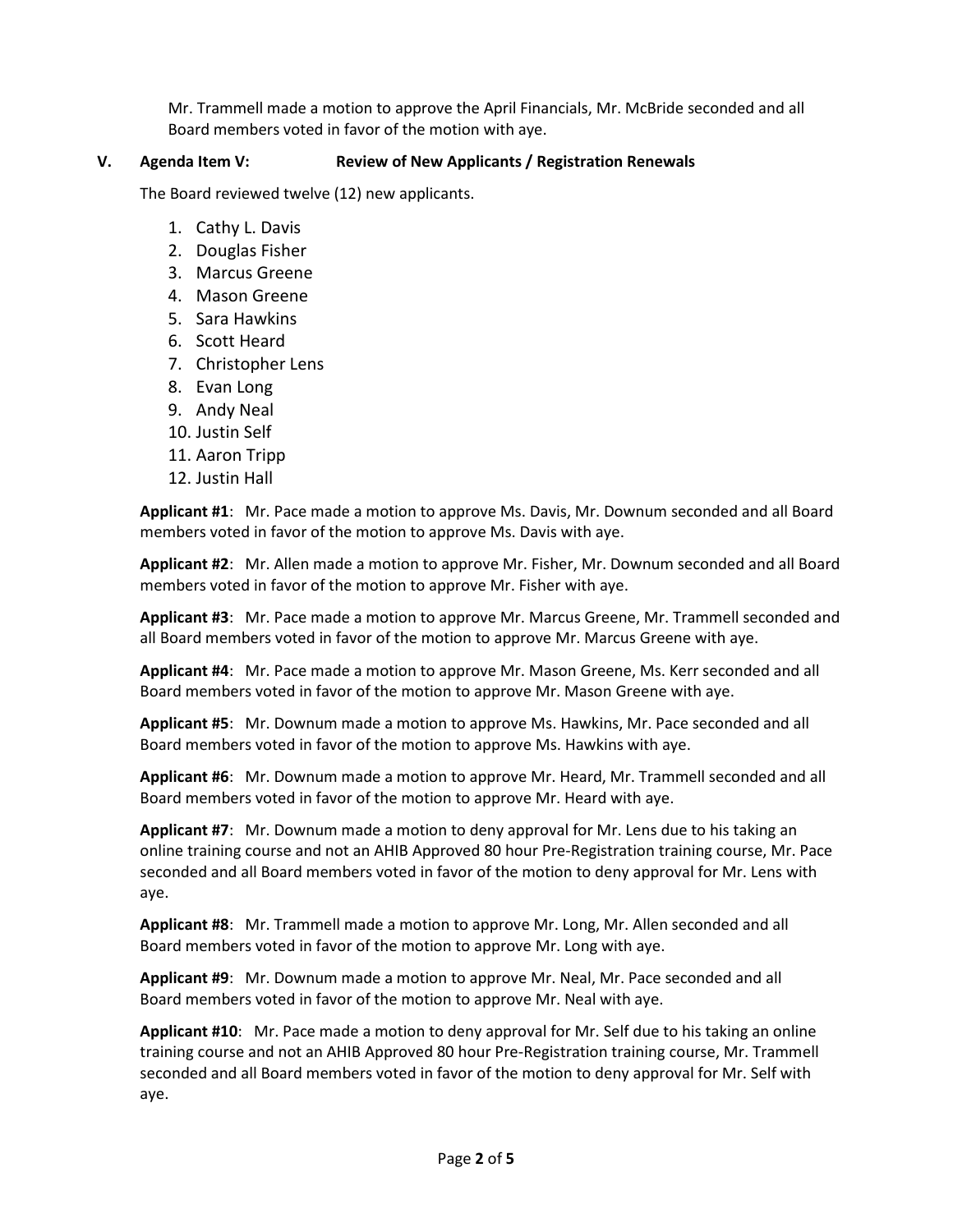**Applicant #11**: Mr. Allen made a motion to approve Mr. Tripp, Mr. Downum seconded and all Board members voted in favor of the motion to approve Mr. Tripp with aye.

**Applicant #12**: Mr. Hall requested a waiver of the Board's Pre-Registration requirements and grant him a license based on his having a Professional Engineer's license. Mr. Downum made a motion to deny approval for Mr. Hall based on his not completing the AHIB approved Pre-Registration training as required by the Board. Mr. Pace seconded and all Board members voted in favor of the motion to deny approval for Mr. Hall with aye.

**BREAK 10:35 – 10:45**

## **VI. Agenda Item VI Status of Complaints**

### **1. OLD COMPLAINTS**

- a. **Robert Neal (AHIRB) vs Justin Hall**-Not registered as a HI in Arkansas *Complaint Filed March 2018. Notification sent by Certified Mail on 3/26/2018*. *It was signed for and accepted on April 12, 2018. No response to complaint as of 5/16/2018.*
- b. **Deborah Starr vs Curtis Gordon** (Not Registered) *(June, 2017) Notification to Mr. Gordon mailed 9/22/2017, 2nd Notification sent by Certified Mail on 11/20/2017, it was signed for and accepted on 11/22/2017. Ms. Chavis is working on scheduling a hearing for Mr. Gordon.*
- c. V**icki Stephenson vs Nate Wilson, HI-1798** *(June, 2017) Notification to HI mailed 6/19/2017, Response from HI received 6/28/2017*
- d. **Cindy Conrade vs Grant Colclasure** (Not Registered) *(July, 2017) Notification to Mr. Colclasure mailed 8/15/2017, Letter was returned, 2nd Notification mailed 8/31/2017, 3rd Notification sent by Certified Mail on 11/20/2017 and it was returned on 11/29/2017 as 'Not Deliverable'*. *4th Notification sent by Certified Mail on 2/5/2018.*
- e. **Richard Kaegi vs Tim Hennelly, HI-1179** *(August, 2017) Notification to HI mailed 9/19/2017, Response from HI received by email dated 9/26/2017*
- f. **Brian McGee vs Archie Van Gorder** (Not Registered) *(September, 2017) 1st Notification to Mr. Van Gorder mailed 9/19/2017, Letter was returned, 2nd Notification mailed 9/22/2017, 3rd Notification sent by Certified Mail on 10/30/2017, Letter was returned 'Unclaimed & Unable to Forward' on 11/20/2017. 4th Notification sent by Certified Mail on March 6, 2018. Letter was signed for and accepted on March 16, 2018. Consent Agreement sent by Certified Mail on April 11, 2018 was returned as 'Unclaimed-Unable to Forward' on 5/9/2018. Ms. Chavis is working on scheduling a hearing for Mr. Van Gorder.*
- g. **Charles L. Campbell, Jr. vs David Many, HI-1566** *(November, 2017) Notification to HI mailed 11/21/2017, Response from HI received 11/29/2017.*
- h. **Peter Roe vs Clyde Betnar** (Not Registered) *(January 2018) 1st Notification mailed 2/15/2018 (Certified and Regular Mail). Mr. Betnar has hired an attorney who requested a copy of the home inspection report mentioned in the complaint. The report was emailed to the attorney on 3/27/2018. Letter disputing complaint faxed from attorney 4/2/2018. Ms. Chavis is working on scheduling a hearing for Mr. Betnar.*
- i. **Kristy Philbrook vs Jeff Gaston**(Not Registered) *(March, 2018) Notification to Mr. Gaston sent by Certified Letter on 3/20/2018*. *Letter returned on 4/11/2018 as 'Vacant-Unable to Forward'.*
- j. **Alton Darty, HI-1496 vs James Ewald** (Not Registered) *(March, 2018) Notification to Mr. Ewald mailed 3/20/2018. Certified Letter was signed for & received on 3/23/2018.*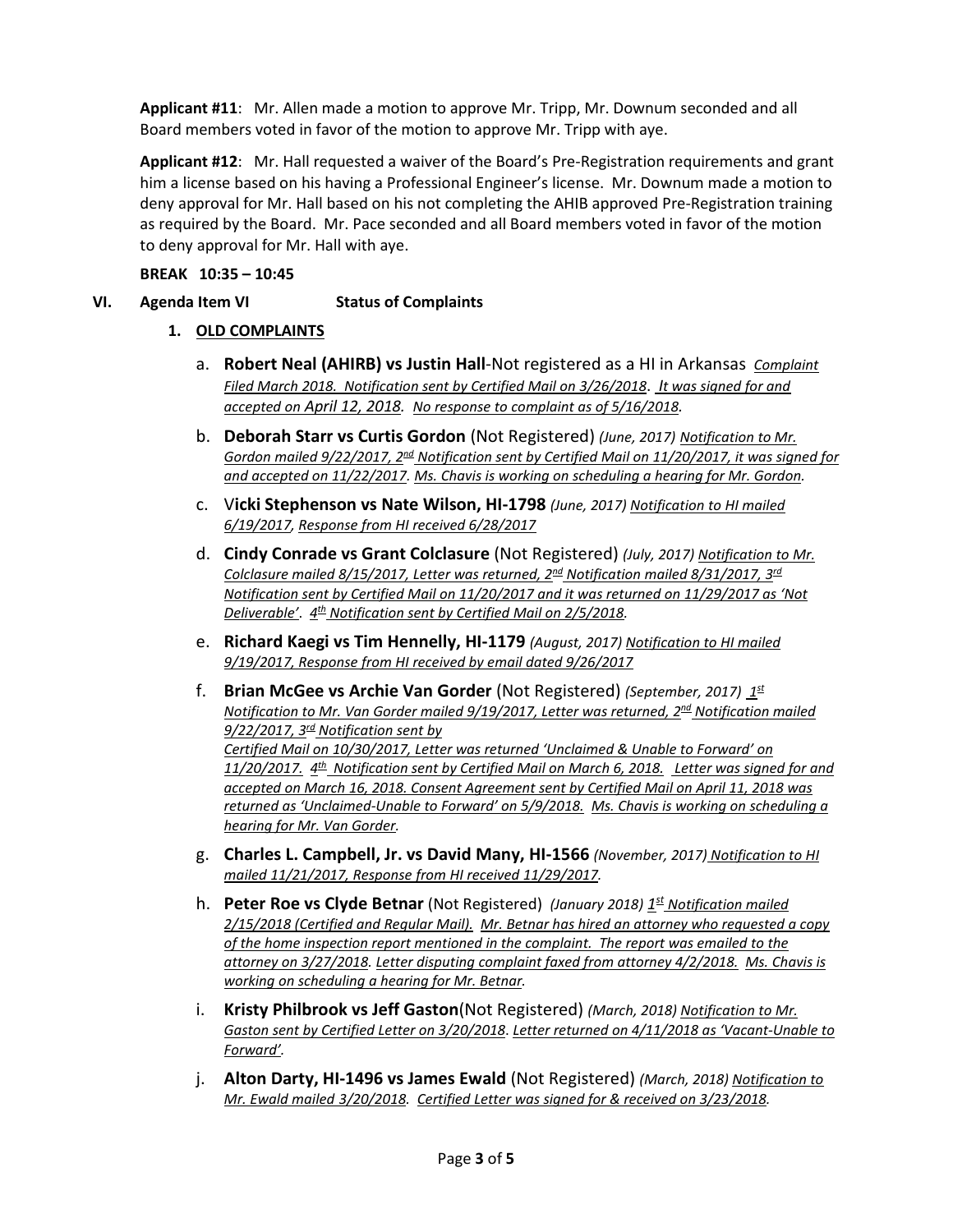k. **Isaiah Thompson vs Clint Ledbetter, HI-1863** *(March 2018) Notification to Mr. Ledbetter mailed 3/20/2018. Response from Mr. Ledbetter received 3/27/2018.*

# **2. NEW COMPLAINTS**

# **VII. Agenda Item VII Continuing Education/Pre-Registration Courses**

1. **Pillar to Post** - Pre-Registration Training – 102.5 Hrs Mr. Allen recommended approval of the course. Mr. Pace made a motion to approve the Pre-Registration Training course, Mr. Downum seconded and all Board members voted in favor of the motion with aye.

All other Education Offerings were tabled until the next Board meeting.

## **VIII. Agenda Item VIII New Business**

- 1. Mr. Neal said he will write a letter in response to a letter received from Representative Richard Womack.
- 2. Discussion and vote on acceptance of Control Self-Assessment report. Ms. London informed the Board that the Control Self-Assessment Report was complete and each member had been emailed a copy on May 8, 2018 for review. Mr. McBride made a motion for the Board to approve and accept the CSA Report, Mr. Downum seconded and all Board members voted in favor of the motion with aye.
- 3. Discuss contacting statistics department at UALR about compiling data on home inspectors. Mr. Allen told the Board that he would find out if someone in UALR's statistics department could work with the Board to compile data on Home Inspectors. The data would be used to help address why the high turnover rate of Home Inspectors.
- 4. Apprenticeship Training Mr. Pace said that in getting an apprenticeship program underway, the Board would need to know who would be qualified to train new licensees and if there would be enough Home Inspectors willing to do it.
- 5. Database Retrieval for Report Review Mr. Pace said the Board would need the form that the subcontractor is currently using to enter information from the home inspection reports.
- 6. Mr. Allen said he has not received any home inspection reports from Mr. Jay Webster and asked Ms. London if any had been sent to her. Ms. London said she had not received any reports. Mr. Allen said he would contact Mr. Webster about the reports.

# **BREAK 12:05 – 12:15**

**IX. Agenda Item IX Old Business**

# **X. Agenda Item X ELECTION OF OFFICERS FOR AHIRB**

- 1. Mr. Pace nominated Mr. McBride for Secretary/Treasurer. There were no other nominees, Mr. McBride accepted the nomination. There were no objections to the nominee and no vote was necessary. Mr. WC McBride is Secretary/Treasurer for AHIRB.
- 2. Mr. Neal nominated Mr. Allen for Vice Chairman. There were no other nominees, Mr. Allen accepted the nomination. There were no objections to the nominee and no vote was necessary. Mr. Allen is the Vice Chairman for AHIRB.